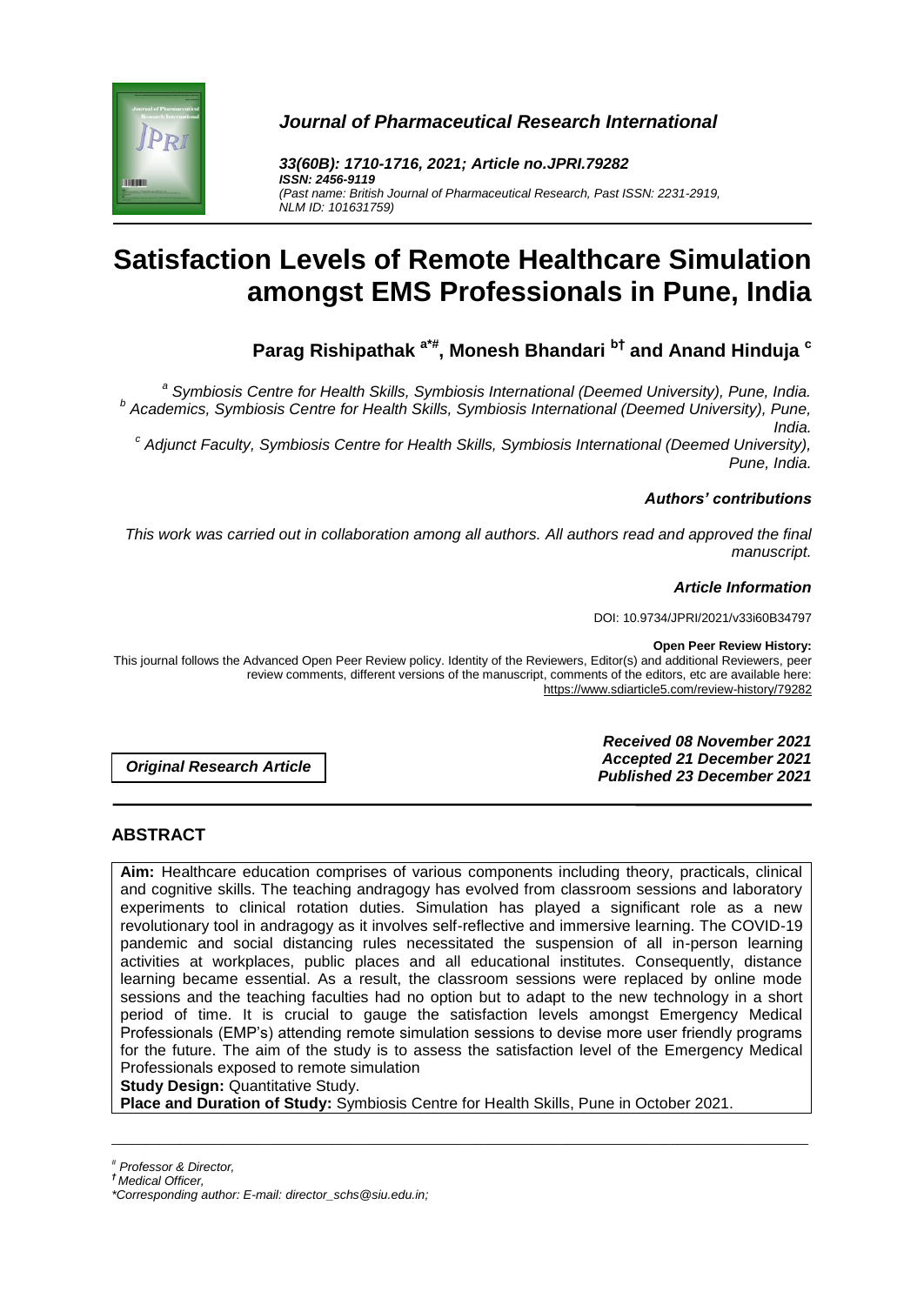**Materials and Methods:** A quantitative study on satisfaction level was conducted in October 2021, amongst 200 Emergency Medical Professionals (EMP's) in the city of Pune, India. Simulated Clinical Experiences (SCE's) on various cardiac emergencies were designed by Simulation Educators. The participants attended the session via virtual platform Microsoft Teams for a period of 2 hours. A 19-item student satisfaction survey, was used to determine the participant's satisfaction with the remote simulation session.

**Results and Discussion:** The study was conducted with the aim to adjudge the level of satisfaction amongst EMS professionals with the remote simulation mode of teaching. In the post Covid era, remote learning has become a norm and cannot be ignored. The session successfully recreated a real patient care setting and the participants enjoyed the immersive learning experience. Although limited number of participants could actively engage in the patient care during the session, the debriefing ensured that all participants were involved in the session.

**Conclusion:** The unanimity in the satisfaction scores is very encouraging for facilitators to devise interesting SCE's and teach in the remote simulation mode. This shall ensure that the continued medical education does not suffer as a result of the pandemic.

*Keywords: Remote simulation; healthcare; emergency medical professional; satisfaction levels.*

## **1. INTRODUCTION**

Healthcare education comprises of various components including theory, practicals, clinical and cognitive skills. The teaching andragogy has evolved from classroom sessions and laboratory experiments to clinical rotation duties. Multiple rehearsals of clinical procedures and intensive use of laboratories are required for enhancing the skillset of a healthcare professional to maintain the continuity of learning [1].

Simulation has played a significant role as a new revolutionary tool in andragogy as it involves selfreflective and immersive learning. Furthermore, with the evolution in innovative technology and teaching methodology; Virtual Reality Simulation in 3D environments, are becoming an increasingly recognized tool in medical education for higher studies and superspecialty domains [2- 3].

High fidelity, Low Fidelity Simulation, Part Task Trainers, Hybrid Simulation and Standardized Patients are few tools of Simulation utilized to improve the skills of healthcare professionals. Each tool has its own set of advantages and limitations and requires to be appropriately used depending upon the specific learning objective [4].

The COVID-19 pandemic and social distancing rules necessitated the suspension of all inperson learning activities at workplaces, public places and all educational institutes. Consequently, distance learning became essential. As a result, the classroom sessions were replaced by online mode sessions and the teaching faculties had no option but to adapt to

the new technology in a short period of time [5]. With didactic teaching, the online mode has several limitations including lack of focus, limited interaction and inability to teach practical skills. Simulation offered a wonderful opportunity to demonstrate practical skills in a safe environment with the remote participation of healthcare professionals. This ensured that healthcare professionals could continue with their refresher education without the fear of contracting COVID 19 infection. Simulation helps the medical professionals with perception based and selfreflective thinking, helping them understand and enhance their clinical skills [5-6].

High-fidelity immersive case-based simulation scenarios by using various virtual meeting platforms to meet the curricular and continued medical education needs are being used and adapted by most medical institutes. Various studies have been conducted to understand the efficacy and knowledge of the participants undergoing remote simulation [7]. Cost effective techniques of healthcare simulation can help participants understand scenarios and focus in a realistic environment [8].

A study by Gutierrez-Barreto *et al* focusing on perceptions of facilitators and participants has described few barriers in order to improve the quality of remote simulation [9]. Such new perfusion education models help to eliminate limitations and improve the quality of education especially in the face of economic challenges. Perfusion education students and faculty will have to work together to find computer-based offerings that are equivalent to traditional classroom methods [10].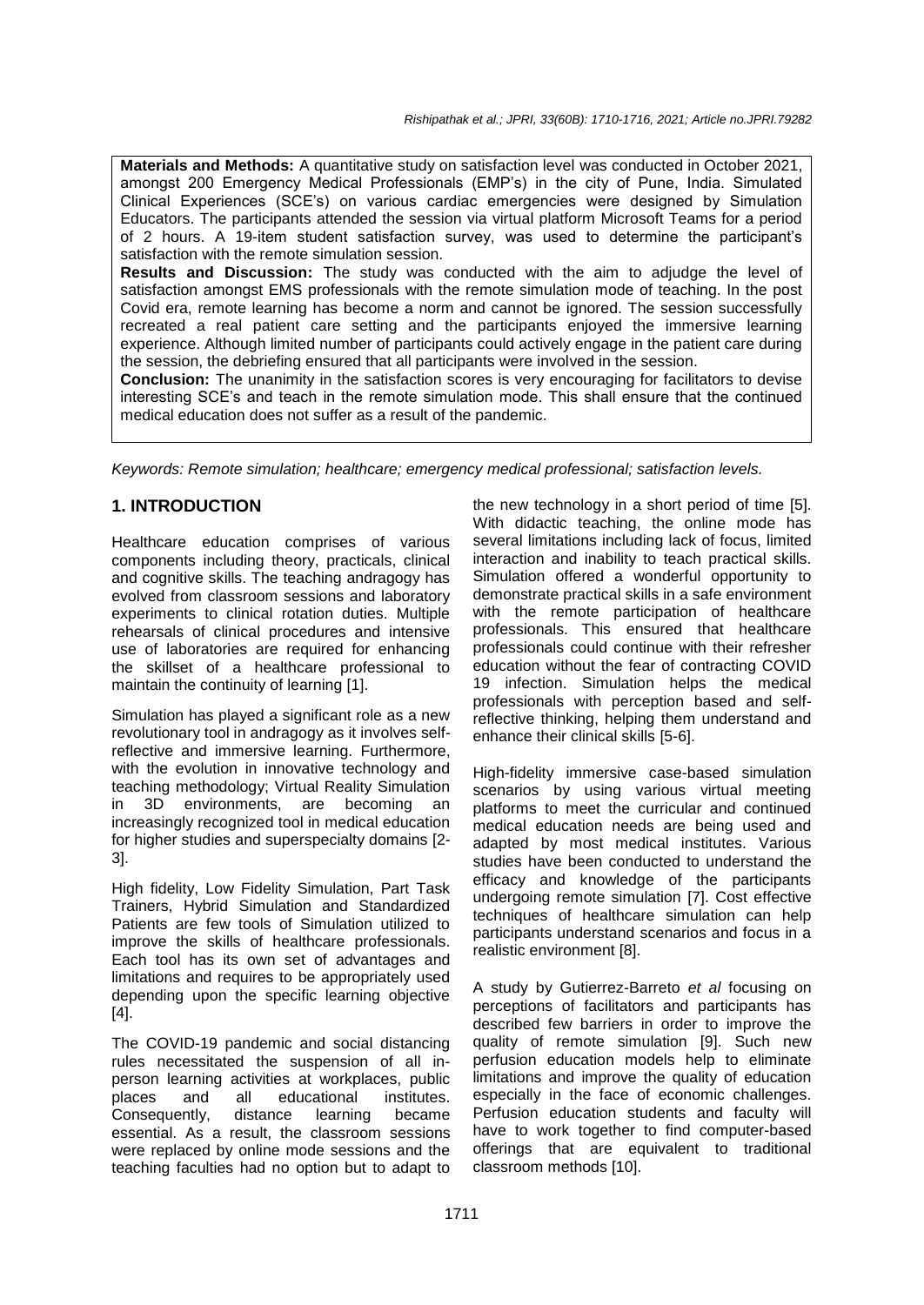It is crucial to gauge the satisfaction levels amongst Emergency Medical Professionals (EMP's) attending remote simulation sessions to devise more user friendly programs for the future [11].

## **1.1 Objective**

To study the satisfaction level of the Emergency Medical Professionals exposed to remote simulation.

## **2. METHODOLOGY**

The present study was conducted in October 2021, amongst 200 Emergency Medical Professionals (EMP's) in the city of Pune, India. Simulated Clinical Experiences (SCE's) on various cardiac emergencies were designed by Simulation Educators. The participants attended the session via virtual platform Microsoft Teams for a period of 2 hours. Only ten participants were allowed to actively participate as caregivers in one SCE. Each SCE lasted for of 10 minutes and was preceded by a prebriefing by the facilitator. During the SCE the simulated patient underwent various changes as per the cardiac emergency and the participants were asked to intervene and provide proper care in the given time. The SCE was followed by facilitator guided debriefing. Various aspects of the cardiac emergency were discussed and active participation of the other EMS professionals was sought. The debriefing focused on clinical aspects, decision-making, critical thinking and team management. Four such SCE's were conducted during the remote simulation session.

A 19-item student satisfaction survey, developed by Feingold, Calaluce, & Kallen (2004) with a 5 point Likert scale  $(1 =$  Strongly Disagree,  $2 =$ Disagree, 3 = Neutral, 4=Agree, and 5 = Strongly Agree) was used to determine the participant's satisfaction with the remote simulation session. The instrument had four subscales: realism  $(n =$ 3), transferability ( $n = 3$ ), value ( $n = 6$ ) and other individual items (7). The realism satisfaction subscale aimed at gauging the satisfaction levels with regards to the fidelity of the SCE. Transferability satisfaction items dealt with the potential of remote simulation to transfer knowledge and skills. The value satisfaction subscale focused on the perception of utility of remote Simulation session in advancing knowledge and skill set. Scenario adequately tests clinical decision-making and technical skills

The survey used seven additional individual items related to the patient simulation experience itself. Three items were excluded as they were found irrelevant to this study.

The sixteen items edited satisfaction survey was administered to the participants through online mode after completion of the session. Any queries pertaining to the questionnaire were clarified during the data collection by the facilitator All sixteen items were required to be mandatorily filled. The respondents were given one-day deadline to revert with responses. 177 respondents reverted with the completely filled questionnaire. The data was tabulated and statistically analyzed with the of SPSS version 23.

## **3. RESULTS AND DISCUSSION**

#### **Table 1. Demographic data**

| Age:                    | Percentage | In no.s |
|-------------------------|------------|---------|
| Less than 25            | 41.3%      | 73      |
| 25 to 30                | 49.1 %     | 87      |
| 30 years above          | 09.6%      | 17      |
| Sex:                    |            |         |
| Male                    | 30.5%      | 54      |
| Female                  | 69.5%      | 123     |
| <b>Qualification:</b>   |            |         |
| <b>BHMS</b>             | 54.3%      | 96      |
| <b>BAMS</b>             | 33.3%      | 59      |
| <b>BUMS</b>             | 4.5 %      | 08      |
| Others                  | 7.9%       | 14      |
| <b>Work Experience:</b> |            |         |
| Less than 1 year        | 50.8%      | 90      |
| 1 to 3 years            | 37.8%      | 67      |
| More than 3 years       | 11.4 %     | 20      |

*BHMS – Bachelor of Homoeopathic Medicine and Surgery BAMS - Bachelor of Ayurvedic Medicine and Surgery BUMS - Bachelor of Unani Medicine and Surgery B.Sc. (Nursing) – Bachelor of Science (Nursing), BDS - Bachelor of Dental Surgery, BPT. - Bachelor of Physiotherapy*

As shown in Fig. 1 it is evident that the simulation session in the remote mode retained a high degree of realism.

The Fig. 2 shows that majority participants exuded a high level of satisfaction with the ability of the remote simulation session to transfer the knowledge and skills pertaining to cardiac emergencies.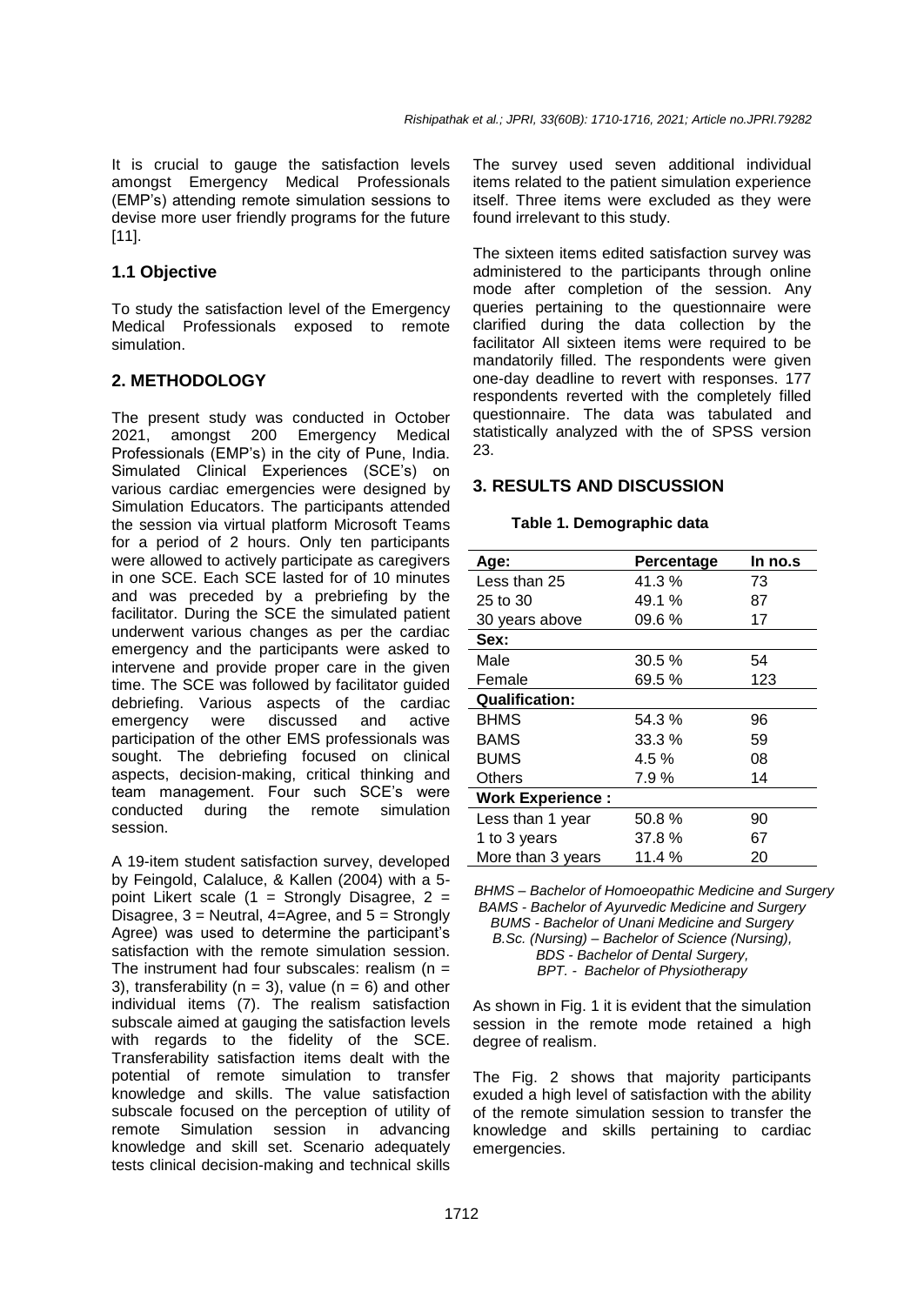#### *Rishipathak et al.; JPRI, 33(60B): 1710-1716, 2021; Article no.JPRI.79282*



**Fig. 1. Satisfaction towards realism of the simulation session**



**Fig. 2. Satisfaction towards transferability of skill and knowledge in Simulation Session**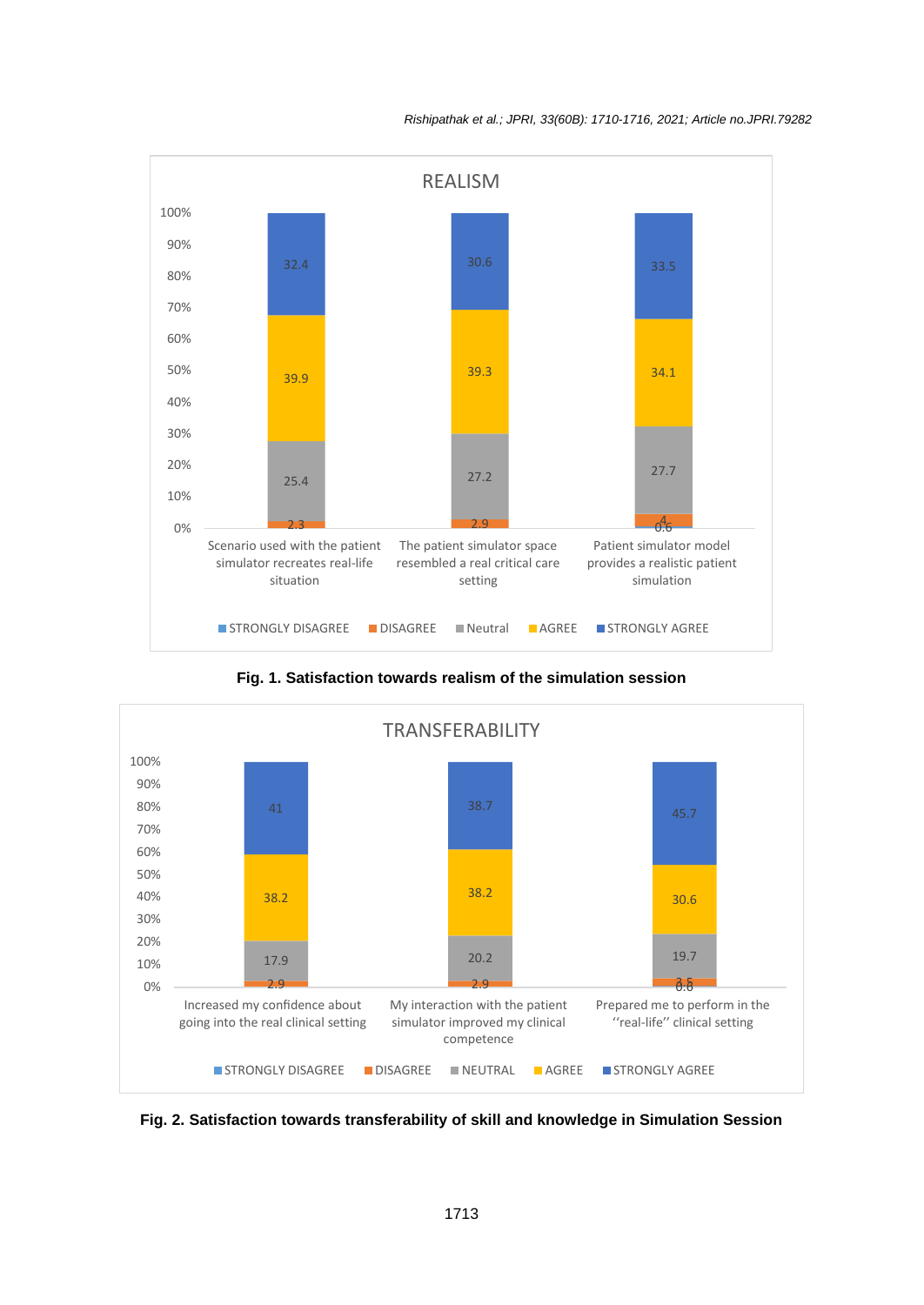

**Fig. 3. Satisfaction towards the value of the session**

The Fig. 3 shows that most of the participants found the remote simulation session very useful in enhancing various aspects of learning including technical skills and clinical decision making.



#### **Fig. 4. Satisfaction towards other individual items**

As seen in Fig. 4, the participants were satisfied with the environmental fidelity of the remote simulation session.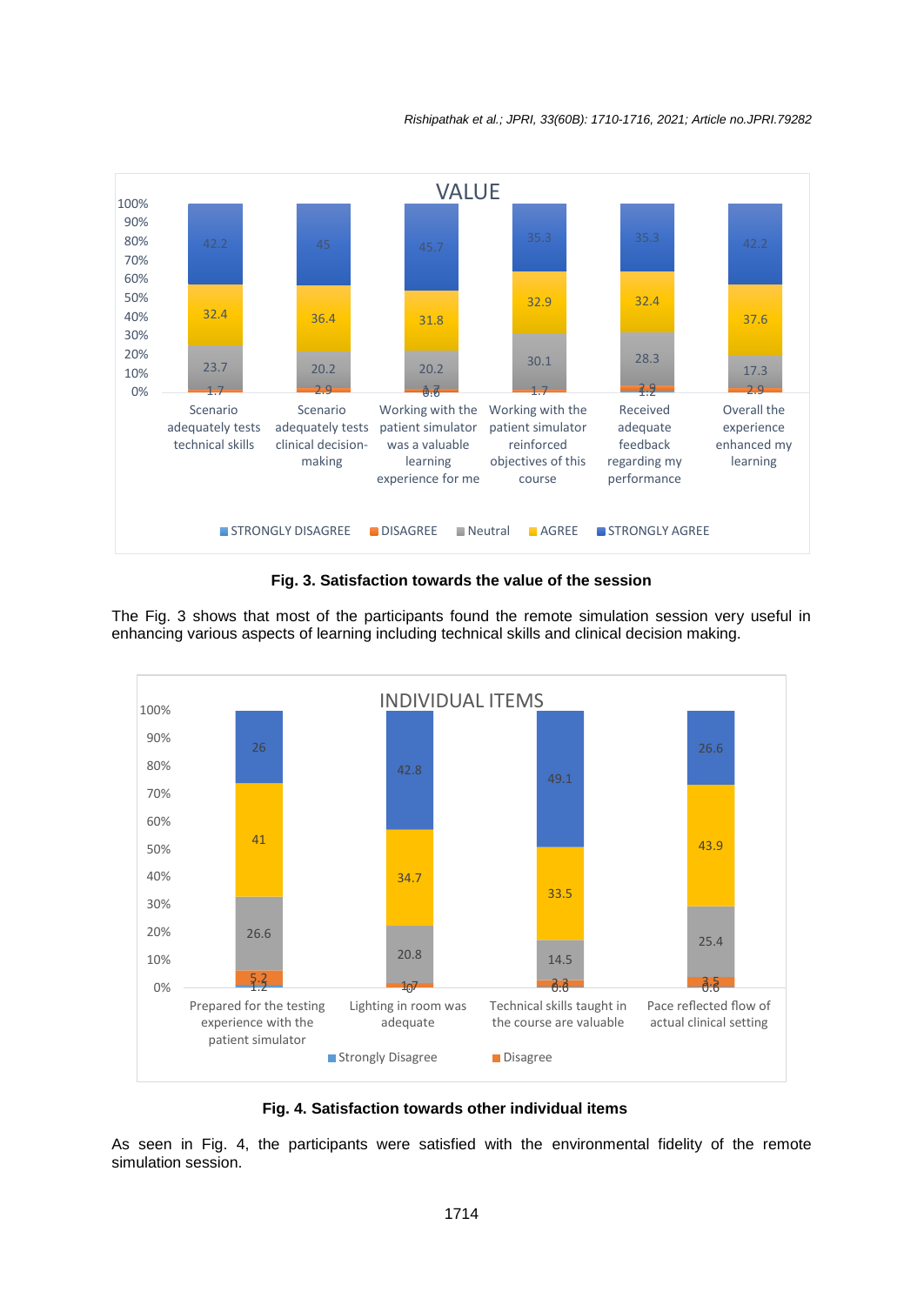The study was conducted with the aim to adjudge the level of satisfaction amongst EMS professionals with the remote simulation mode of teaching. In the post Covid era, remote learning has become a norm and cannot be ignored. The remote simulation session is challenging for both, the facilitator and the participants.

Continued participation engagement in learning is possible only if they find the teaching session relevant and useful to their profession. An overwhelming majority of participants expressed their satisfaction with the fulfillment of the objectives of the session even in the remote mode.

Any teaching session is aimed at, transfer of knowledge and skill from the facilitator to the participant. The session was considered to be satisfactory in boosting the confidence and competence by most of the participants. This was ensured by creation of engaging SCE's and use of high fidelity manikin to portray the real patient care setting.

Interestingly, majority of the EMS professionals expressed high degree of satisfaction with the remote simulation session which focused on aspects like realism, transferability and value as they form important pillars, in the success of a simulation session.

The session successfully recreated a real patient care setting and the participants enjoyed the immersive learning experience. Although limited number of participants could actively engage in the patient care during the session, the debriefing ensured that all participants were involved in the session.

The facilitator needs to communicate remotely while ensuring that the value offered by the session is not reduced. The participant on the other hand, finds it difficult to focus and learn in a remote mode as it denies him / her the opportunity to undergo hand-on training. Remote simulation can be a useful tool to maintain continuity of learning if it is accepted by the participants.

# **4. CONCLUSION**

The study is limited by its sample size, singular experience and lack of comparison with a faceto-face session. Yet, the unanimity in the satisfaction scores is very encouraging for facilitators to devise interesting SCE's and teach in the remote simulation mode. This shall ensure

that the continued medical education does not suffer as a result of the pandemic.

# **CONSENT**

Informed consent was taken from the participants prior to the administration of the survey.

# **ETHICAL APPROVAL**

Ethical Clearance Obtained from IEC, SIU.

# **COMPETING INTERESTS**

Authors have declared that no competing interests exist.

# **REFERENCES**

- 1. Rosser JC, Lynch PJ, Cuddihy L, Gentile DA, Klonsky J, Merrell R. The impact of video games on training surgeons in the 21st century, The Archives of Surgery. 2007;142(2):181–186.
- 2. Sijstermansa R, Jaspersb MWM, Bloemendaalc PM, Schoonderwaldtd EM. Training inter-physician communication using the Dynamic Patient Simulator, International Journal of Medical Informatics. 2007;76(5–6)):336–343.
- 3. Beux PL, Fieschi M. Virtual biomedical universities and e learning, Int. J. Med.
- 4. Planning Engaging, Remote, Synchronous Didactics in the COVID-19 Pandemic Era Authors: [Ronald Rivera,](https://pubmed.ncbi.nlm.nih.gov/?term=Rivera+R&cauthor_id=33872191) [Jonathan Smart,](https://pubmed.ncbi.nlm.nih.gov/?term=Smart+J&cauthor_id=33872191) [Sangeeta Sakaria,](https://pubmed.ncbi.nlm.nih.gov/?term=Sakaria+S&cauthor_id=33872191) [Alisa Wray,](https://pubmed.ncbi.nlm.nih.gov/?term=Wray+A&cauthor_id=33872191) [Warren](https://pubmed.ncbi.nlm.nih.gov/?term=Wiechmann+W&cauthor_id=33872191)  [Wiechmann,](https://pubmed.ncbi.nlm.nih.gov/?term=Wiechmann+W&cauthor_id=33872191) [Megan Boysen-Osborn,](https://pubmed.ncbi.nlm.nih.gov/?term=Boysen-Osborn+M&cauthor_id=33872191) [Shannon Toohey](https://pubmed.ncbi.nlm.nih.gov/?term=Toohey+S&cauthor_id=33872191) JMIR Meddical Education. 2021;7 (2):e25213. DOI: 10.2196/25213.
- 5. The sim must go on: adapting resident education to the COVID-19 pandemic using telesimulation. Authors: Shivani M Patel Christina R Miller, Adam Schiavi, Serkan Toy, Deborah A Schwengel. Adv Simul (Lond). 2020;5:26.
- 6. Web-conferenced simulation sessions: a satisfaction survey of clinical simulation encounters via remote supervision Authors: [Emily M Hayden](https://pubmed.ncbi.nlm.nih.gov/?term=Hayden+EM&cauthor_id=22827475)<sup>,</sup> Deborah D [Navedo,](https://pubmed.ncbi.nlm.nih.gov/?term=Navedo+DD&cauthor_id=22827475) [James A Gordon](https://pubmed.ncbi.nlm.nih.gov/?term=Gordon+JA&cauthor_id=22827475) Telemedicine Journal and e-health. 2012;(7):525-9. DOI: 10.1089/tmj.2011.0217.
- 7. Acceptability, technological feasibility and educational value of remotely facilitated simulation based training: A scoping